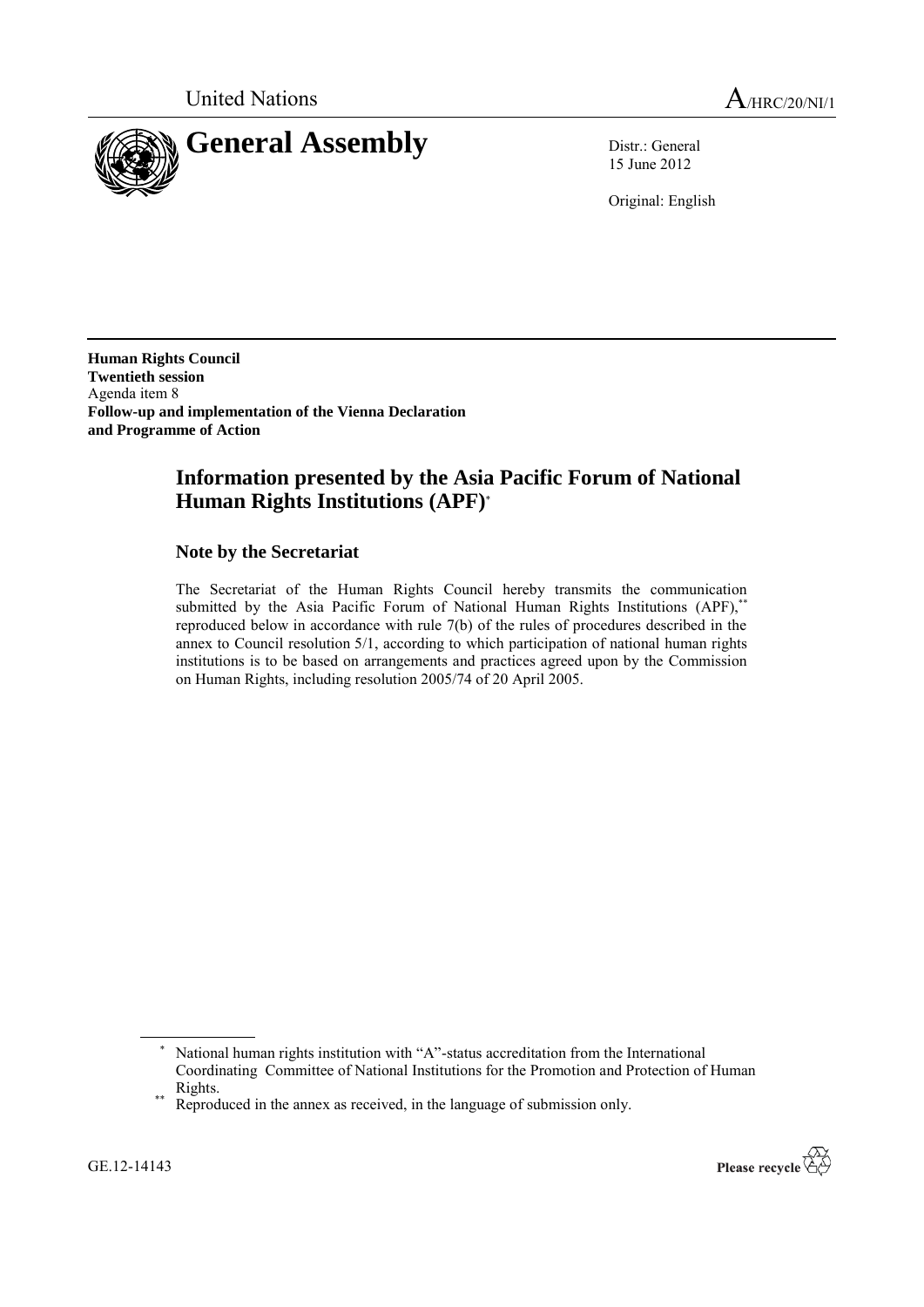## **Annex**

# **Written contribution by the Asia Pacific Forum of National Human Rights Institutions (APF)**

**20th Session of the Human Rights Council (18 June - 06 July 2012)**

This statement provides an update on the Asia Pacific Forum of National Human Rights Institutions" (APF) collaboration with and contributions to United Nations (UN) agencies and fora, 2011-2012. It is submitted to the 20th regular session of the Human Rights Council to complement the "Report of the Secretary-General on national institutions for the promotion and protection of human rights" pursuant to Human Rights Council resolution 17/9 of 16 June 2011.

#### **1. APF-OHCHR-UNDP Capacity Assessments**

During 2011 through to June 2012, the APF, the Office of the United Nations High Commissioner for Human Rights (OHCHR) and the United Nations Development Programme (UNDP) conducted capacity assessments of the national human rights institutions (NHRIs) of Afghanistan, Australia, Mongolia, the Palestinian territories, and Sri Lanka. These assessments built on a March 2011 regional training workshop, hosted by the APF and the UNDP Asia-Pacific Regional Centre in Bangkok, Thailand, which brought together representatives from six APF member institutions, OHCHR and UNDP, and a representative of the Network of African National Human Rights Institutions. The workshop provided participants with an introduction to the Capacity Development Approach and Capacity Assessment Framework. It also facilitated the exchange of lessons learnt from previous capacity assessments, enabling the capacity assessment methodology to be adapted and refined.

Capacity assessments, which are conducted in partnership with a NHRI, assist the institution to identify achievable and sustainable steps to strengthen its work. At June 2012, the APF, OHCHR and UNDP had completed a total of nine capacity assessments, with assessments having also been conducted with the NHRIs of Jordan, Malaysia, Maldives and Thailand.

#### **2. Human Rights Council review process**

At the conclusion of its 16th regular session in March 2011, the Human Rights Council adopted by consensus the outcome document on its five-year review. The APF and a number of its member institutions were closely engaged in the Human Rights Council review process, including through supporting the International Coordinating Committee of National Institutions for the Promotion and Protection of Human Rights" (ICC) advocacy campaign. The review outcome document confirms five new contribution opportunities for Paris Principles-compliant NHRIs in the work of the Human Rights Council.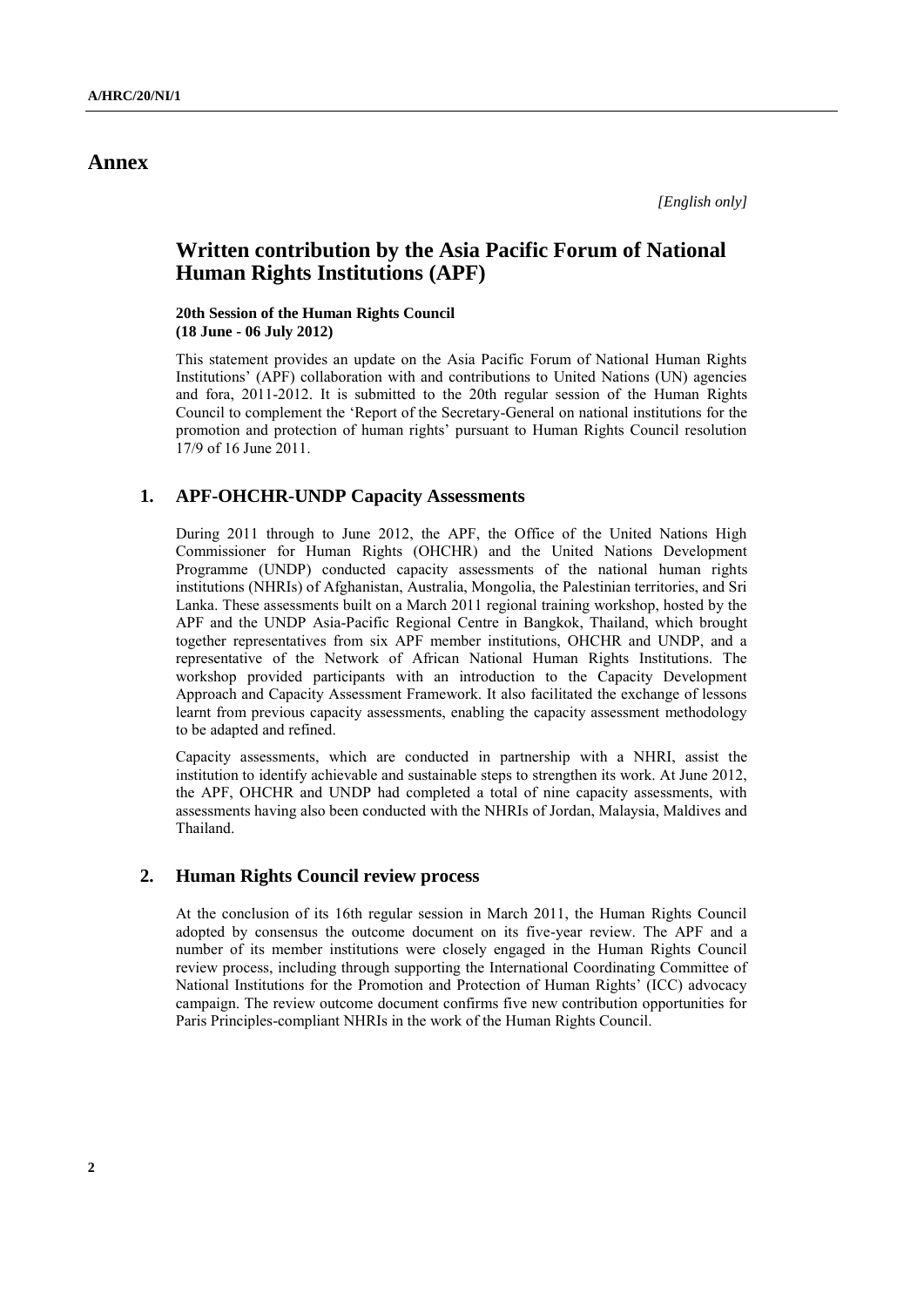#### **3. Commission on the Status of Women**

In 2011, the APF, with the support of the ICC, continued its campaign for 'A' status NHRI participation rights at annual sessions of the Commission on the Status of Women (CSW). APF advocacy has helped to raise awareness of the role of NHRIs and the concrete contributions that they could make at CSW sessions to better advance the rights of women and girls. At present, NHRIs may only participate at CSW sessions if they are invited to attend as part of their Government"s delegation. Five APF member institutions attended the 55th session of CSW in New York in March 2011: the NHRIs of Australia, Jordan, Korea, New Zealand and the Philippines.

### **4. Regional consultation on reproductive rights**

In June 2011, the APF, in partnership with the United Nations Population Fund (UNFPA), held a regional consultation on integrating reproductive rights into the work of NHRIs in Kuala Lumpur, Malaysia. Hosted by the Human Rights Commission of Malaysia, the consultation brought together representatives from NHRIs and UNFPA country offices in the Asia-Pacific to promote collaboration on reproductive rights and to develop strategies for strengthening the capacity of NHRIs to work on reproductive rights. Special emphasis was placed on the reproductive rights of women and adolescent girls, and the importance of sex education and reproductive health programmes. The consultation built on an APF-UNFPA reproductive rights project that included a comprehensive survey of 15 APF member institutions.

#### **5. National dialogue on OPCAT: Maldives**

On 13 to 14 July 2011, the Human Rights Commission of the Maldives hosted a national dialogue on the Optional Protocol to the Convention against Torture and Other Cruel, Inhuman or Degrading Treatment or Punishment (OPCAT). The event brought together representatives from the Maldives Commission, Government, the judiciary, civil society, and members of the UN Subcommittee on Prevention of Torture (SPT).

The meeting was facilitated by the Association for the Prevention of Torture; a key partner to the APF's training activities on torture prevention. Its objective was to take stock of how the OPCAT system has functioned in the Maldives, to identify areas for improvement, and to develop a collaborative approach to introducing these improvements. The Human Rights Commission of the Maldives, as the Maldives" National Preventative Mechanism under OPCAT, has the authority to make unannounced visits to places of detention and to interview detainees in private.

#### **6. Supporting NHRI establishment in the Pacific**

During the period of August 2011 to June 2012, the APF, OHCHR and the Pacific Islands Forum Secretariat (PIFS) visited Palau, Solomon Islands and Vanuatu at the invitation of Government to conduct consultations on the establishment of NHRIs. These visits built upon the APF, OHCHR and PIFS" continuing work with the Governments of Nauru, Papua New Guinea, and Samoa.

While in-country, the three institutions met with a broad range of people to seek their views on their main human rights challenges, the kinds of roles that a NHRI could serve in addressing these challenges and in supporting existing institutions, and the type of NHRI that would best suit the country"s cultural, political and legal systems. After each visit, the APF, OHCHR and PIFS delivered a report to the Government which: provided an overview of the different types and roles of NHRIs; set out the existing human rights protection